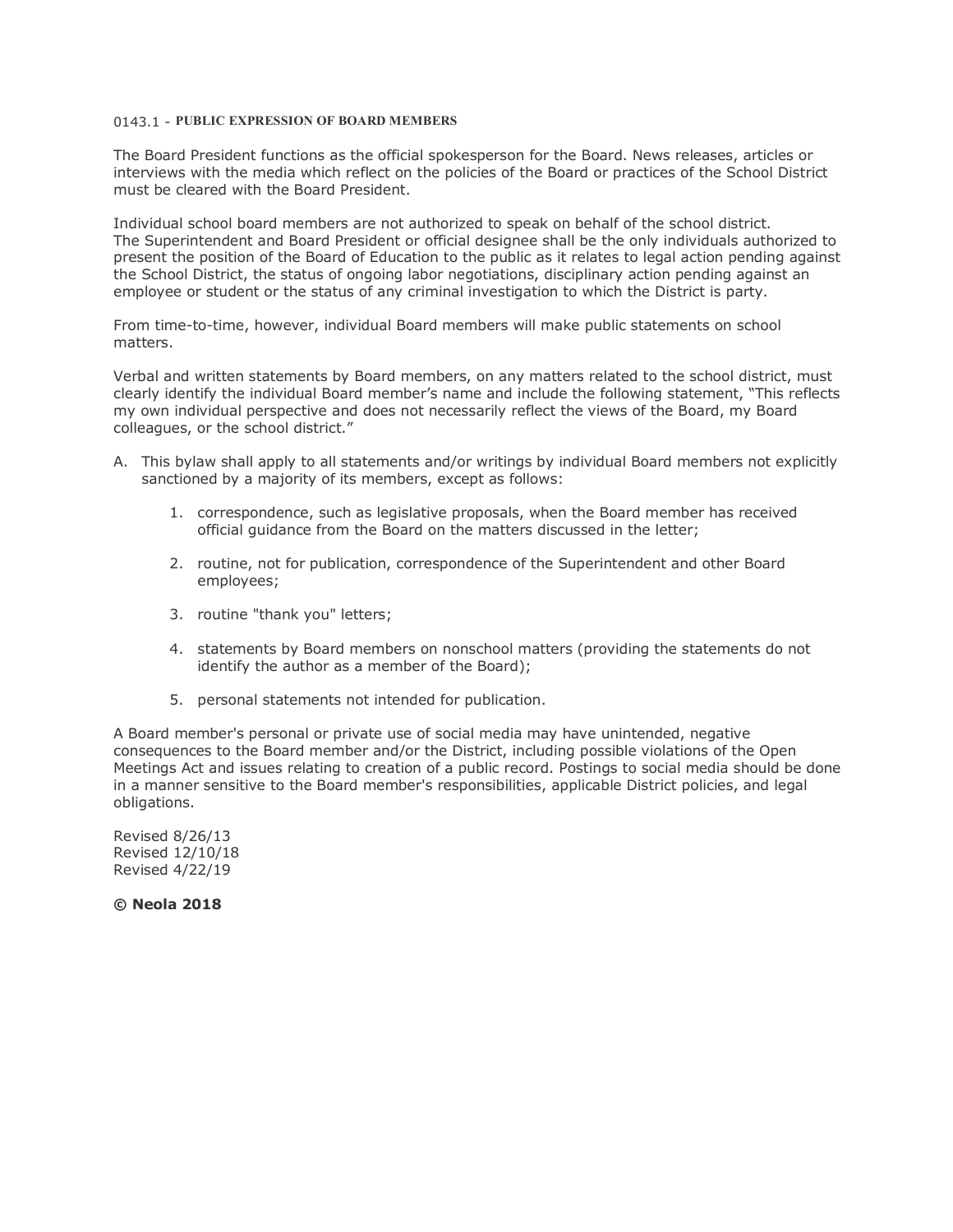# 0144.2 - **BOARD MEMBER ETHICS**

Although Board members are citizens with individual rights, they cannot ethically use their board trustee privilege of access to information that may not yet be released to the public to circumvent proper Board functioning as outlined in these Bylaws and in the District's lawfully negotiated contracts.

As members of the Board of Education, Board members will strive to improve public education and to that end they will:

- A. attend all regularly scheduled Board meetings insofar as possible, and become informed concerning the issues to be considered at those meetings;
- B. recognize that they should endeavor to make policy decisions only after full discussion at publicly held Board meetings;
- C. render all decisions based on the available facts and independent judgment, and refuse to surrender that judgment to individuals or special interest groups;
- D. encourage the free expression of opinion by all Board members, and seek systematic communications between the Board and students, staff, and all elements of the community;
- E. work with the other Board members to establish effective Board policies and to delegate authority for the administration of the District to the Superintendent;
- F. communicate to other Board members and the Superintendent expressions of public reaction to Board policies and school programs;
- G. inform themselves about current educational issues by individual study and through participation in programs providing needed information, such as those sponsored by the State and National School Boards Associations;
- H. support the employment of those persons best qualified to serve as school staff, and insist on a regular and impartial evaluation of all staff;
- I. avoid being placed in a position of conflict of interest, and refrain from using their Board positions for personal partisan gain;
- J. decline gifts or financial support as it relates to their official capacity as a Board member so as to not create a conflict or give the appearance of a conflict;
- K. take no private action that will compromise the Board or administration, and respect the confidentiality of information that is privileged under applicable law;
- L. remember always that their first and greatest concern must be for the educational welfare of the students attending the public schools.

Revised 8/26/13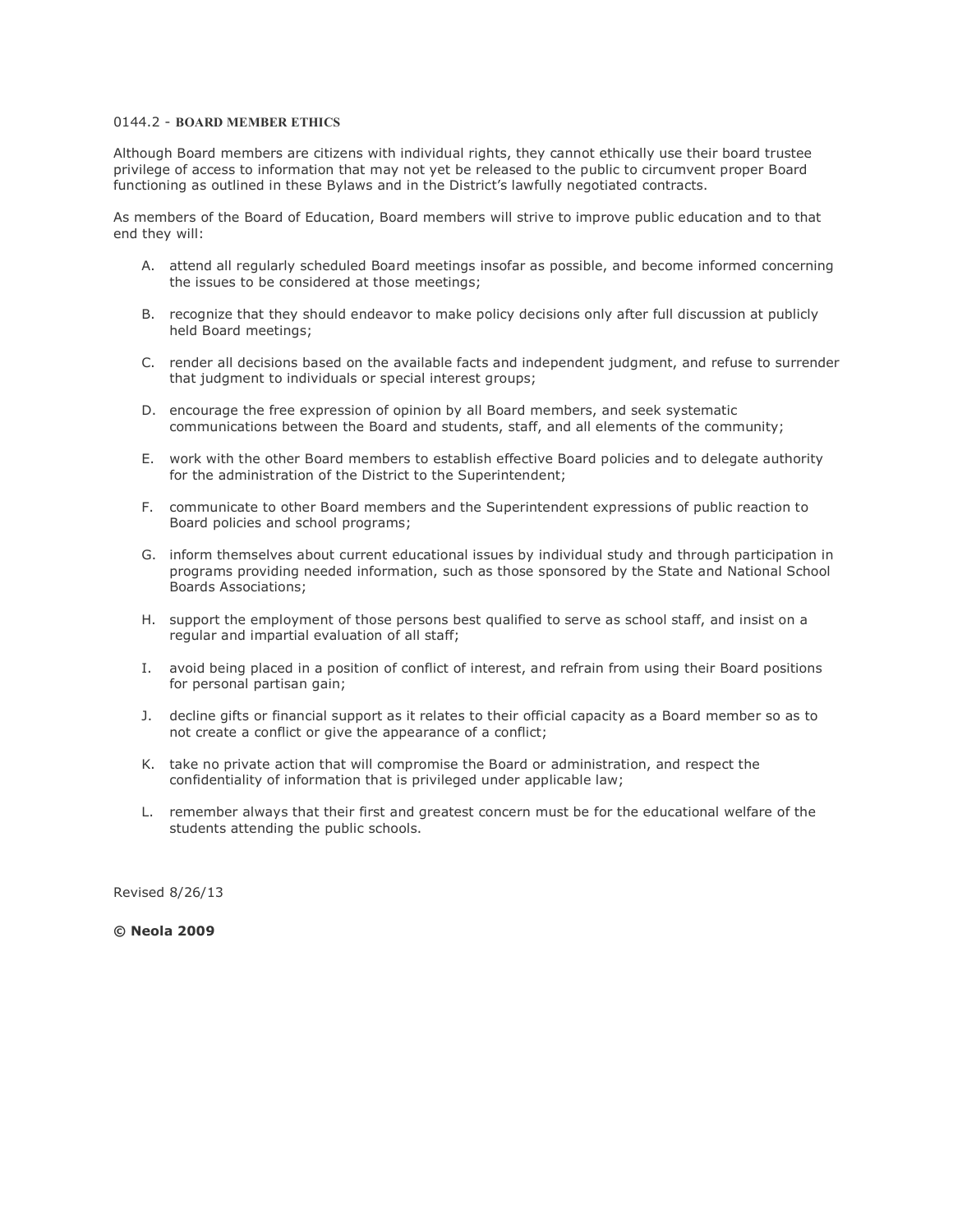## 0155 - **COMMITTEES**

The Board of Education may elect to divide the labor of governing and form Board committees to delve into governing matters in greater detail than is possible at the full Board level. Standing Board committees may include Policy, Finance, Contracts and Negotiations, Superintendent Evaluation, and Facilities. New Board committees may be created as needed. All committees shall be comprised of less than a quorum of the Board.

Any Board committees that are authorized by the school Board to perform a governmental function on the school Board's behalf shall comply with the Open Meetings Act in accordance with the applicable requirements set forth in 0160 Bylaws. A committee may meet in closed session to review the specific contents of an employment application provided when the applicant for employment requests that the information remains confidential. It may not, however, meet in closed session to protect an applicant's identity.

Those Board committees which are purely advisory in nature and are only capable of making recommendations to the full Board for the Board's further consideration and action, are not a public body for the purposes of the Open Meetings Act, but they are required to keep meeting minutes consistent with bylaws 0168.1 and 0168.2.

Ad Hoc Committees may be created and charged by the President, or by a majority vote of the Board, and shall continue to operate until the committee is discharged by the President or by a majority vote of the Board.

Annually, the Board President shall appoint Board members to serve on committees, and appoint a Chair of each committee. The Superintendent shall serve as an ex-officio member of all Board committees.

Committees may include community members and/or District staff. These committee members shall sign a Declaration of Commitment to participate in a manner representing the best interests of the District and District stakeholders and not for their personal agenda, unless specifically appointed to represent a Special Interest Group. The input of community members on Board committees is valued, however only Board members and authorized District staff shall be authorized to vote on Board committees.

All committees shall work collaboratively with the Superintendent and appropriate staff. Per negotiated agreements, the Superintendent shall be the primary point of contact to relay information to and from committees and staff. Committees are authorized to recommend policies related to their area of responsibility to the full Board.

To avoid deliberating with a quorum present, Board members who are not appointed members of a particular committee should refrain from speaking with committee members before, during, or after the committee meeting, including the public participation portions of that meeting, on board business matters.

#### **STANDING BOARD COMMITTEES**

#### **Policy Committee**

The responsibilities of the Policy Committee include: reviewing and recommending updates to existing policies and bylaws on a regular schedule; reviewing potential new policies; and making recommendations to the Board on all policy issues regarding their revision and adoption. The Committee may use outside policy consultants and shall make recommendations necessary to be in full compliance with all State and Federal laws.

## **Finance Committee**

The responsibilities of the Finance Committee include: oversight of the annual budget preparation; reviewing and recommending the annual budget and budget amendments to the Board; reviewing District financial performance and reporting; reviewing and recommending appropriate financial policies; recommending selection of the District's auditor; working with the District's auditor on the annual audit including meeting with the auditor prior to the audit and reviewing the final Auditor's Report; and any other issues related to the financial activities and health of the District.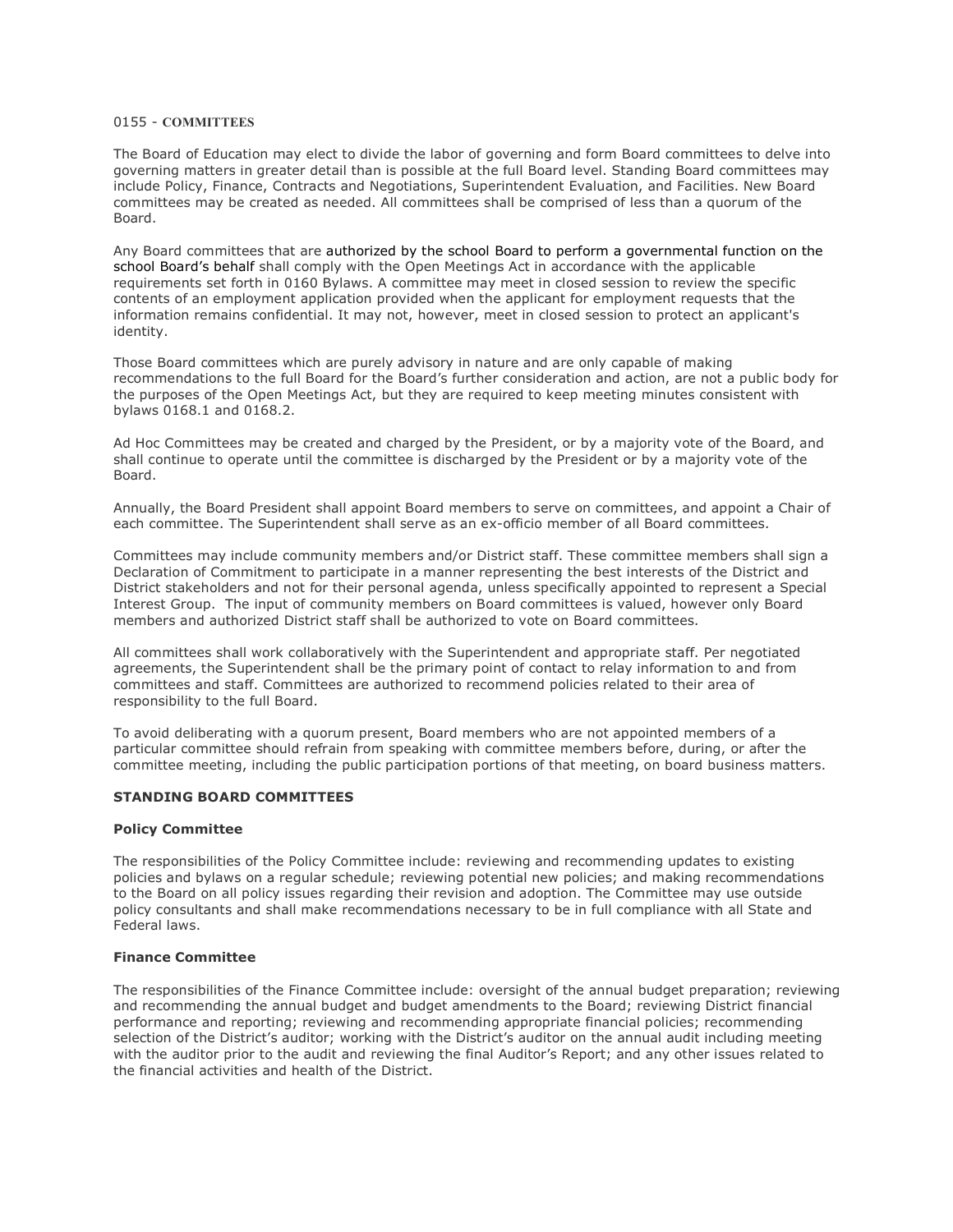#### **Contracts and Negotiations Committee**

The responsibilities of the Contracts and Negotiations Committee include developing Board priorities for the negotiating process with collectively bargained contracts. The Committee shall ensure that the full Board is informed and has the opportunity for input into determining appropriate priorities for each labor contract. Committee members may participate in negotiations as appropriate and when desirable for successful results. The Superintendent may request that the Committee review and recommend other employee or non-labor contracts when it is deemed appropriate. The Superintendent or his/her designee shall serve as the Committee Chair.

#### **Superintendent Evaluation Committee**

The responsibilities of the Superintendent Evaluation Committee include facilitating the evaluation of the Superintendent by the Board in accordance with the Superintendent's contract, Board policies, and State law, and include meeting specified timelines.

#### **Facilities Committee**

The responsibilities of the Facilities Committee include review and oversight of all District facilities including buildings and property. The Committee shall oversee bond proposal preparation and implementation related to construction projects, including working with architects and construction managers as appropriate. The Committee shall monitor projects, including budgets, and will oversee planning for future District needs when appropriate. The Committee will report to the Board when appropriate and make recommendations related to facilities.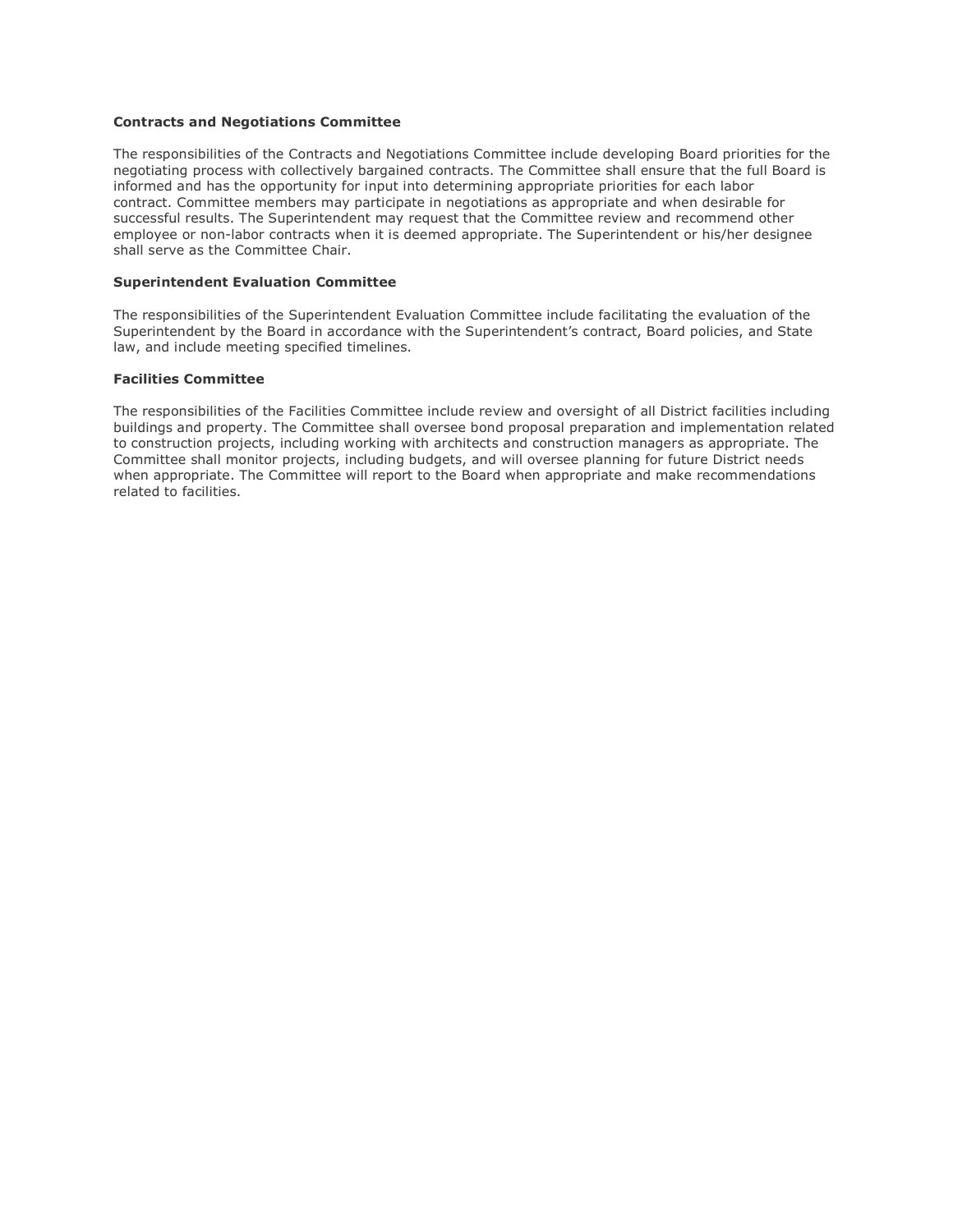# 0161 - **PARLIAMENTARY PROCEDURES**

The parliamentary authority governing the Board of Education shall be The Complete Idiot's Guide to Parliamentary Procedure Fast Track by Jim Slaughter in all cases in which it is not inconsistent with statute, administrative code, or these bylaws or policies.

# **General Guidelines**

- A. Comments are to be directed toward the presiding chair or the Board as a whole
- B. The maker of a motion speaks before everyone else.
- C. Debate should include pro and con viewpoints.
- D. All members have an opportunity to speak once before anyone speaks a second time.
- E. No one should speak a third time to a motion or proposal without consent of the presiding officer.
- F. Each member shall be allotted seven (7) minutes to speak on a Discussion Item or Action Item with a second opportunity to speak for up to three (3) minutes.
- G. Each member shall be allotted five (5) minutes to speak during the Board Comment period.
- H. The Board may adopt a special rule to limit or extend debate on a topic, if desired.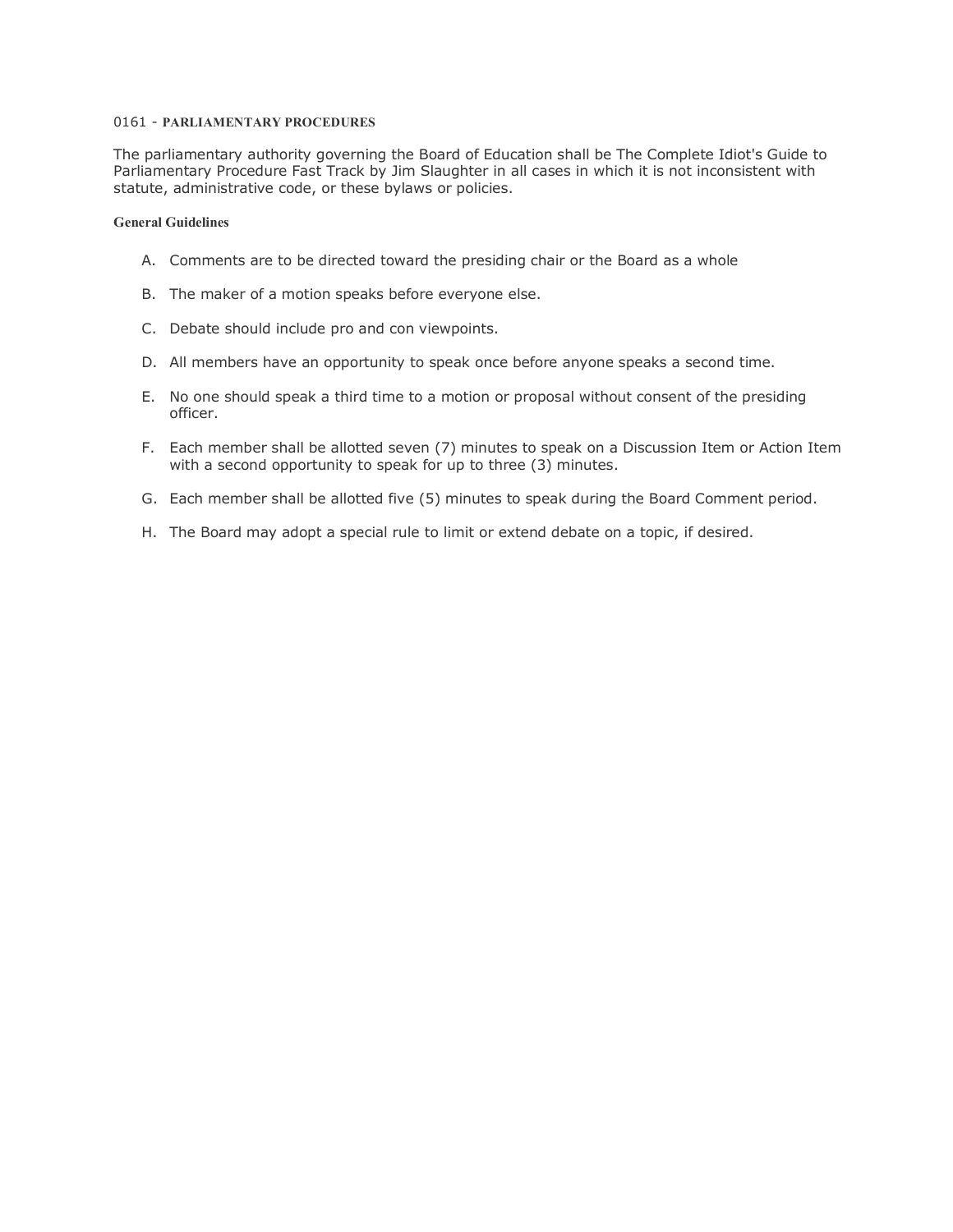# 0167.3 - **PUBLIC PARTICIPATION AT BOARD MEETINGS**

The Board of Education recognizes the value of public comment on educational issues and the importance of allowing members of the public to express themselves on District matters.

To permit fair and orderly public expression, the Board shall provide two periods for public participation at public meetings of the Board and publish rules to govern such participation in Board meetings and in Board committee meetings. The rules shall be administered and enforced by the presiding officer of the meeting.

The presiding officer shall be guided by the following rules:

- A. Public participation shall be permitted at a time as indicated on the meeting agenda and as determined by the presiding officer.
- B. Anyone with concerns related to the operation of the schools or to matters within the authority of the Board may participate during the public portion of a meeting.
- C. Participants shall direct all comments to the Board and not to staff or other participants.
- D. The presiding officer may:
	- 1. prohibit public comments which are frivolous, repetitive, or harassing;
	- 2. interrupt, warn, or terminate a participant's statement when the statement is too lengthy, personally directed, abusive, obscene, or irrelevant;
	- 3. request any individual to leave the meeting when that person behaves in a manner that is disruptive of the orderly conduct of the meeting.

#### **General Rules for Public Participation**

- A. Individuals will be recognized by the Board President or presiding chair when it is their opportunity to address the Board.
- B. Each speaker will be asked to announce his/her name and affiliation before beginning to speak.
- C. One speaker may not yield his/her time to another. No person may speak more than once at either commentary opportunity. No person may speak more than once on the same subject during a single meeting.
- D. If a large group plans to attend, they are encouraged to select up to five (5) representatives to speak on their behalf.
- E. Persons who wish to address the Board at board meetings should complete a Public Comment Card. Cards are available on the District website, from the Superintendent's office, and at all meeting locations. This form should be presented to the Board President or presiding chair at the beginning of the meeting.
- F. While members of the Board and district employees will not answer questions or comments during public participation, the Superintendent or Board President may make a statement of clarification. Persons requesting an individual response shall note the request on the Public Comment Card and include appropriate contact information.
- G. Citizens with concerns or complaints about school employees should use the protocol outlined in board policy 9130: Citizen Complaints. Citizens are encouraged to utilize established channels before bringing the matter to the School Board. Employees have contractual and legal rights and may request a closed meeting if complaints reach the Board level.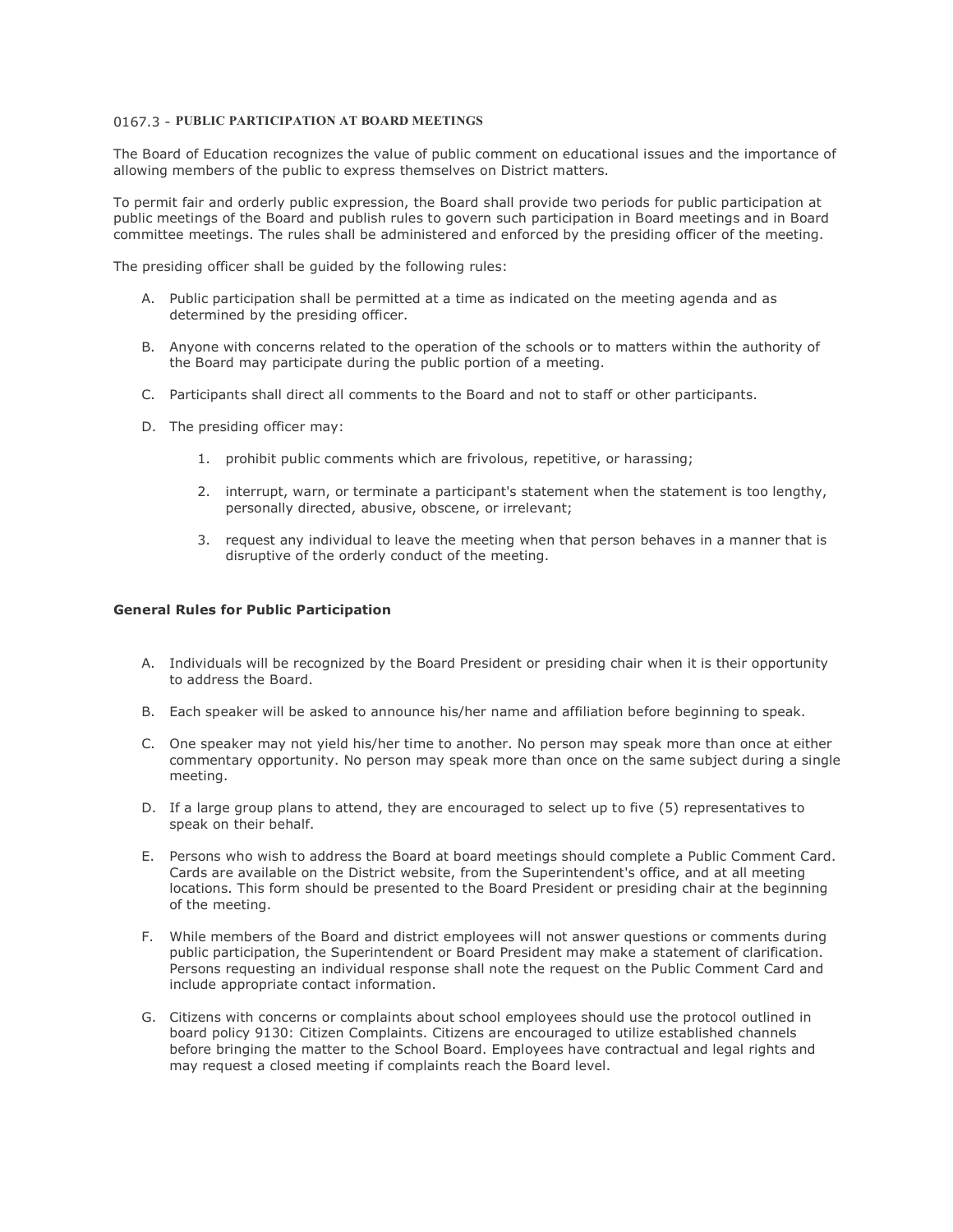- H. Speakers addressing the board shall take into consideration rules of common courtesy. Speakers who make attacks of a personal nature and/or who do not abide by rules of common courtesy will be reminded of such rules by the Board President or presiding chair. Such individuals may be asked to leave the meeting if their behavior is disruptive or interferes with the orderly progress of the meeting.
- I. Audio or video recordings are permitted subject to the following conditions:
	- 1. No obstructions are created between the Board and the audience.
	- 2. No interviews are conducted in the meeting room while the Board is in session.
	- 3. No commentary, adjustment of equipment, or positioning of operators is made that would distract either the Board or members of the audience while the Board is in session.

The person operating the recording device should contact the Superintendent prior to the Board meeting to review possible placement of the equipment.

#### **First Public Commentary**

The first public commentary, scheduled near the beginning of all Board meetings, workshops, and committee meetings, shall be limited to an accumulated time of thirty (30) minutes. Time may be extended at the discretion of the Board President or presiding chair.

Individual speakers will be allotted a maximum of five (5) minutes, however, the time may be reduced if a large number of persons wishes to address the Board. In these instances, the number of speakers will be divided equally into the thirty (30)-minute time limit. For example, if ten (10) persons wish to address the Board, each individual will be given three (3) minutes.

#### **Second Public Commentary**

The second opportunity for public commentary, scheduled near the end of all Board meetings, shall be limited to an accumulated time of fifteen (15) minutes. Time may be extended at the discretion of the Board President or presiding chair.

Persons who wish to address the Board during the second opportunity for public participation shall form a line at a location to be designated and will be recognized by the Board President or presiding chair in the order of assembly.

Individuals will be allotted a maximum of three (3) minutes, however, the time may be reduced if a large number of persons wishes to address the Board. In these instances, the number of speakers will be divided equally into the fifteen (15)-minute time limit. For example, if fifteen (15) persons wish to address the Board, each individual will be given one minute.

### **Virtual Meetings**

- A. Individuals will be recognized by the Board President or presiding Chair when it is their opportunity to address the Board. They will be unmuted to speak for their allotted time and muted when that time concludes.
- B. Each speaker will be asked to announce his/her name and topic, state their address, and say whether they want a personal response before beginning to speak.
- C. The total number of speakers and time to speak shall be determined by participants raising their hands in the virtual meeting when requested to do so.

Revised 10/20/03 Revised 3/7/05 Revised 7/6/10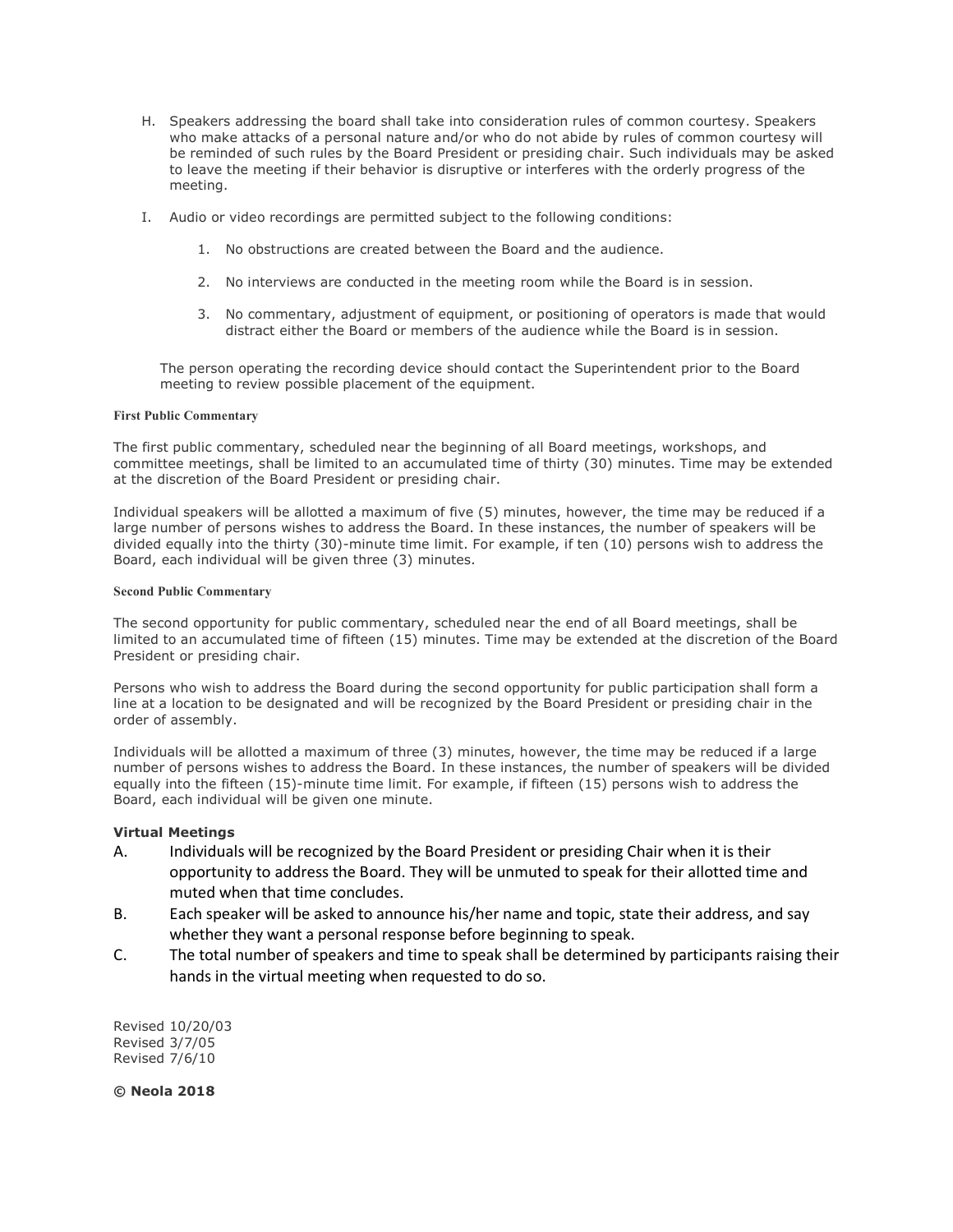Legal M.C.L. 15.263(4)(5)(6), 380.1808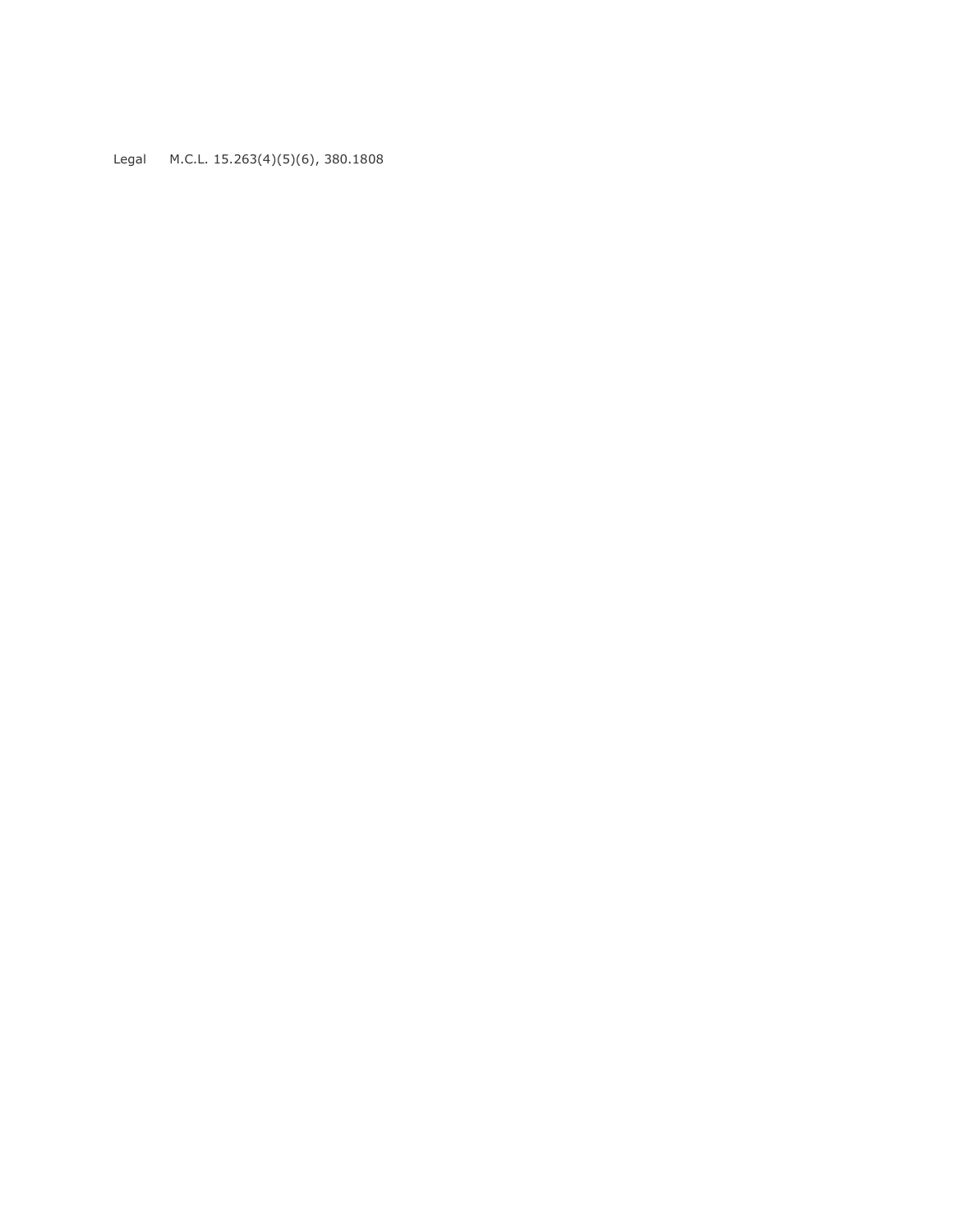#### 0168.1 - **OPEN MEETING MINUTES**

The Superintendent shall designate a person to keep minutes of each meeting showing the date, time, place, members present, members absent, any decisions made at a meeting open to the public, and the purpose or purposes for which a closed session is called. These minutes must be approved by the Board and endorsed by the Secretary at the next meeting. The minutes shall include all roll-call votes taken at the meeting. Proposed minutes shall be available for public inspection not later than eight (8) business days after the meeting to which the minutes refer. Approved minutes shall be available for public inspection not later than five (5) business days after the meeting at which the minutes are approved. The minutes shall be available for inspection on the District's website or at the Superintendent's office and shall be available for purchase at a fee estimated by the business office to cover the cost of printing and copying.

The Board Secretary shall not include in or with its minutes any personally identifiable information on any student of the District which if released, would prevent the public body from complying with the Family Educational Rights and Privacy Act of 1974.

The minutes shall show only action taken.

Minutes of the preceding meetings shall be approved by the Board at its next regular meeting.

The official minutes shall be bound together by years and kept in the office of the Board of Education.

Revised 6/3/05 Revised 6/19/17

## **© Neola 2017**

Legal M.C.L. 15.269, 380.1201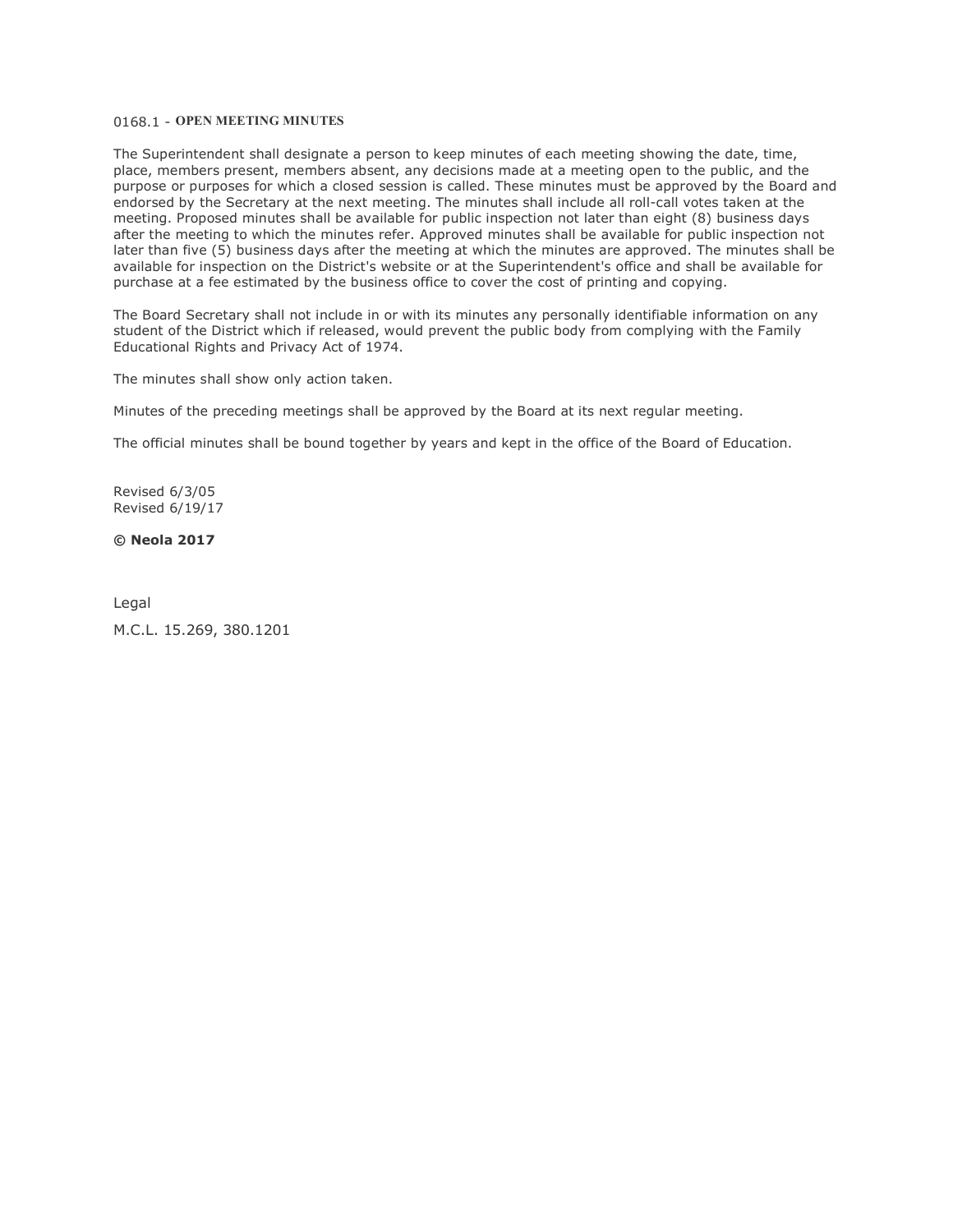# 0168.3 - **COMMITTEE MEETINGS**

Any Board Committee, whether standing or appointed ad hoc, which is authorized by the School Board to exercise governmental or proprietary authority on behalf of the Board must comply with the Open Meetings Act, provisions in 0168.1 and 0168.2 regarding meeting minutes, and Public Participation provisions in 0167.3. Committees that are empowered to take action, or otherwise deliberate in place of the Board are subject to this requirement.

Those committees which are purely advisory in nature and are only capable of making recommendations to the full board for the board's further consideration and action, are not a public body for the purposes of the Open Meetings Act, but they are required to keep meeting minutes consistent with bylaws 0168.1 and 0168.2.